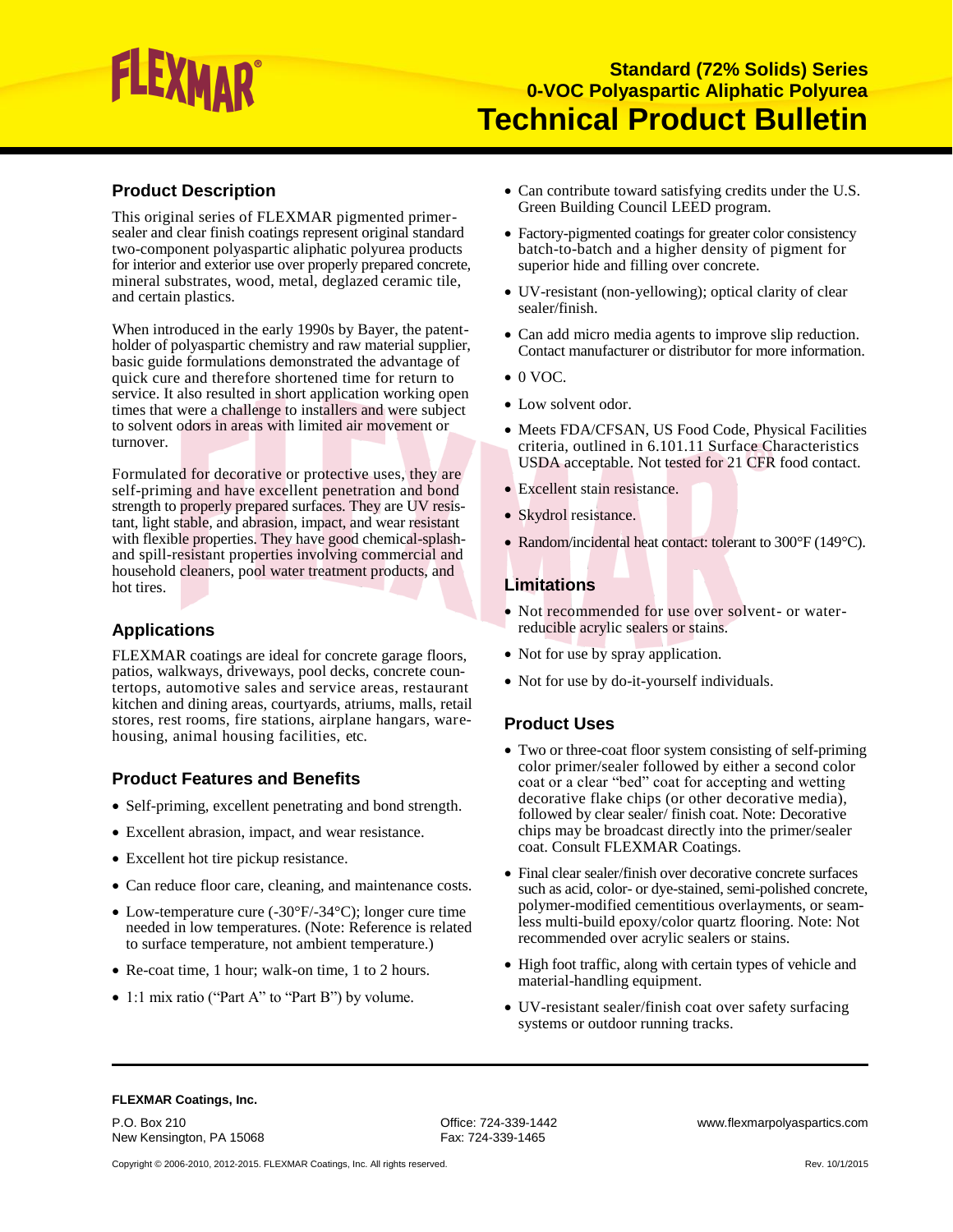

# **Standard (72% Solids) Series 0-VOC Polyaspartic Aliphatic Polyurea**

**Page 2**

#### **Product Data**

**Type of Material:** Polyaspartic Aliphatic Polyurea

**VOC Content:** 0 VOC

**Recommended Dry Film Thickness:** 2 to 6 mils per coat

**Colors:**

Clear: High or medium gloss

Pigmented: Standard factory or custom colors

**Shelf Life:** 12 months unopened. Store at 40°F to 100°F (4°C to 38°C) in a covered area (out of the sun)

**Working Open Time:\*** 10 to 15 minutes

**Minimum Re-Coat:\*** 1 hour, minimum

**Light Foot Traffic:\*** 1 to 3 hours minimum

**Maximum Re-Coat:\*** 48 hours (contact manufacturer)

**Mixing Ratio:\*** 1.0 part A; 1.0 part B, by volume

#### **Property Profile:**

Adhesion to Concrete, ASTM D-4541: 300 psi concrete cohesive failure

Tensile Strength: ASTM D-638: 4,500 to 5,000 psi

Falling Sand Abrasion Resistance ASTM-D 968:

Clear ........................................ 30 liters sand/1 dry mil Pigmented ............................... 38 liters sand/1 dry mil

Taber Abrasion, ASTM D-4060: 22-28 mg loss, CS-17 wheel, 1,000 g load, 1,000 revolutions

Chemical Resistance, ASTM D-1308: Refer to chemical resistance chart

Flexibility Mandrel Bend, ASTM D-522: Passes, no cracking, ⅛-in. mandrel bend

Impact, ASTM D-2794: 160/160 in.-lb direct/reverse, no cracking

Hardness, ASTM D-2240: 77 Shore D

Flammability, ASTM D-635: Self-extinguishing

#### **Theoretical Coverage**

#### **Surface Preparation**

Before application the receiving surface must be deemed structurally and mechanically sound, clean, and dry. Proper surface preparation is required for decorative-concrete, thin-film "Class-A-type" flooring systems or sealer/finish coatings. This is best achieved with mechanical grinding machines using diamond heads achieving a final 50- to 120-grit profile. Recommended surface profile is SP-2, Reference ICRI Technical Guideline No. 03732.

All receiving surfaces must be free of previous coatings, sealers, curing compounds, water repellants, laitance, efflorescence, oils, fats, grease, waxes, residues from cleaning compounds, non-visible soluble salts, and any other impediments to adhesion. The resulting surface must be a neutral pH 7.

Always check for potential bond breakers. One method is simply wiping the surface of the prepared concrete with a dark cloth. If white powder is present it should be removed. Another method entails pouring a slight amount of water on the concrete in random areas. If the water is absorbed into the concrete and leaves it wet, the substrate is porous and thus acceptable. If water beads up, this indicates a bond breaker is still present and further surface preparation steps are necessary, such as additional mechanical grinding.

The rising moisture vapor emission rate must not exceed 3 lb/1,000 ft² over a 24-hour period as measured by the calcium chloride test method, ASTM F-1869. The relative humidity in the slab must not exceed 80 percent.

Any repairs that are not associated with normal cleaning and surface preparation work (i.e., cracks, chips, pitted/ severe spalls deemed non-structurally sound, or levelness issues) must be properly addressed and remedied prior to application of the coating due to the fact that coatings follow the contours of the existing substrate. All spalls and cracks should be repaired in accordance with ICRI standards.

\*At 70°F (20°C) and 50% relative humidity.

#### **FLEXMAR Coatings, Inc.**

P.O. Box 210 Office: 724-339-1442 www.flexmarpolyaspartics.com New Kensington, PA 15068 Fax: 724-339-1465

Copyright © 2006-2010, 2012-2015. FLEXMAR Coatings, Inc. All rights reserved. Rev. 10/1/2015